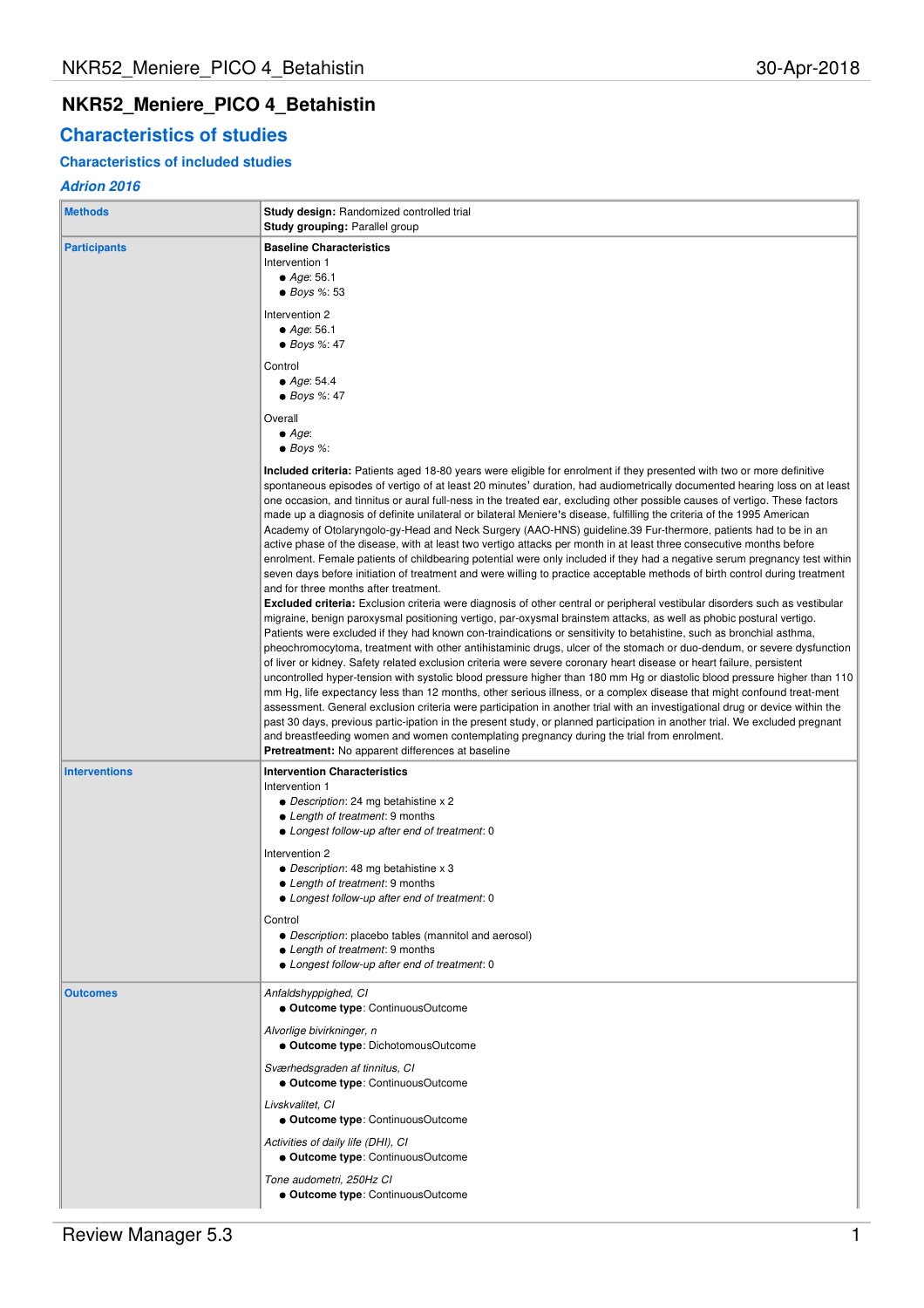|                       | Tone audometri, 500Hz<br>• Outcome type: ContinuousOutcome<br>Tone audometri 1000Hz                                                                                                                                                                                                                                                                                                                                                                                                                                                                                                                                                                                                                                                                                                                                                                                                                                                                                                                                                                                                                                                                                                                         |
|-----------------------|-------------------------------------------------------------------------------------------------------------------------------------------------------------------------------------------------------------------------------------------------------------------------------------------------------------------------------------------------------------------------------------------------------------------------------------------------------------------------------------------------------------------------------------------------------------------------------------------------------------------------------------------------------------------------------------------------------------------------------------------------------------------------------------------------------------------------------------------------------------------------------------------------------------------------------------------------------------------------------------------------------------------------------------------------------------------------------------------------------------------------------------------------------------------------------------------------------------|
|                       | • Outcome type: ContinuousOutcome                                                                                                                                                                                                                                                                                                                                                                                                                                                                                                                                                                                                                                                                                                                                                                                                                                                                                                                                                                                                                                                                                                                                                                           |
|                       | Tone audometri, 2000Hz<br>• Outcome type: ContinuousOutcome                                                                                                                                                                                                                                                                                                                                                                                                                                                                                                                                                                                                                                                                                                                                                                                                                                                                                                                                                                                                                                                                                                                                                 |
| <b>Identification</b> | Sponsorship source: Funding: This study was not industry sponsored. The study was supported by grants from the<br>German Federal Ministry of Education and Research (Bundesministerium für Bildung und Forschung (BMBF), support<br>code 01KG0708; sponsor's protocol code no 04T-617). This work was supported by the German Centre for Vertigo and<br>Balance Disorders (DSGZ), University Hospital Munich, Campus Grosshadern, Munich, Germany. The funder had no role<br>in the design, management, data collection, analyses, or interpretation of the data or in the writing of the manuscript or the<br>decision to submit for publication<br><b>Country: Germany</b><br>Setting: Multicentre study, 14 German university hospitals.<br><b>Comments: EudraCT no 2005-000752-32; ISRCTN no ISRCTN44359668</b><br>Authors name: Christine Adrion<br>Institution: German Center for Vertigo and Balance Disorders, University Hospital Munich, Campus Grosshadern,<br>Munich, Germany<br><b>Email:</b> Correspondence to: M Strupp Michael. Strupp@med. uni-muenchen.de<br>Address: German Center for Vertigo and Balance Disorders, University Hospital Munich, Campus Grosshadern, Munich,<br>Germany |
| <b>Notes</b>          |                                                                                                                                                                                                                                                                                                                                                                                                                                                                                                                                                                                                                                                                                                                                                                                                                                                                                                                                                                                                                                                                                                                                                                                                             |

### Risk of bias table

| <b>Bias</b>                                                  | Authors'<br>judgement | <b>Support for judgement</b>                                                                                                                                                           |
|--------------------------------------------------------------|-----------------------|----------------------------------------------------------------------------------------------------------------------------------------------------------------------------------------|
| Random sequence generation (selection bias)                  | Low risk              | Quote: "The concealed allocation was performed by an internet based rando- misation<br>schedule (https://www.app.ibe.med.uni- muenchen.de/randoulette), stratified by study site. The" |
| Allocation concealment (selection bias)                      | Low risk              | Quote: "Each site received a pool of study medication kits including the treatment assignment<br>in a sealed opaque emergency envelope. If"                                            |
| Blinding of participants and personnel<br>(performance bias) | Low risk              | Quote: "Patients, clinicians, core labo- ratories, and trial staff (data analysts, statisticians) were<br>blind to treatment allocation."                                              |
| Blinding of outcome assessment (detection bias)              | <b>I Low risk</b>     | Quote: "trial. Patients, clinicians, core labo- ratories, and trial staff (data analysts, statisticians)<br>were blind to treatment allocation."                                       |
| Incomplete outcome data (attrition bias)                     | Low risk              | Judgement Comment: No apparent sources of bias                                                                                                                                         |
| Selective reporting (reporting bias)                         | Low risk              | Judgement Comment: No apperent sources of bias                                                                                                                                         |
| <b>Other bias</b>                                            | Low risk              | Judgement Comment: No apperent sources of bias                                                                                                                                         |

Footnotes

### **Characteristics of excluded studies**

# **Albu 2015 Reason for exclusion** Wrong intervention **Albu 2016 Reason for exclusion** Test of a combination of treatments **Gananca 2009 Reason for exclusion** Wrong comparator **Kitahara 2016 Reason for exclusion** Wrong intervention **Lezius 2011 Reason for exclusion** Wrong study design **Monzani 2012 Reason for exclusion Wrong study design**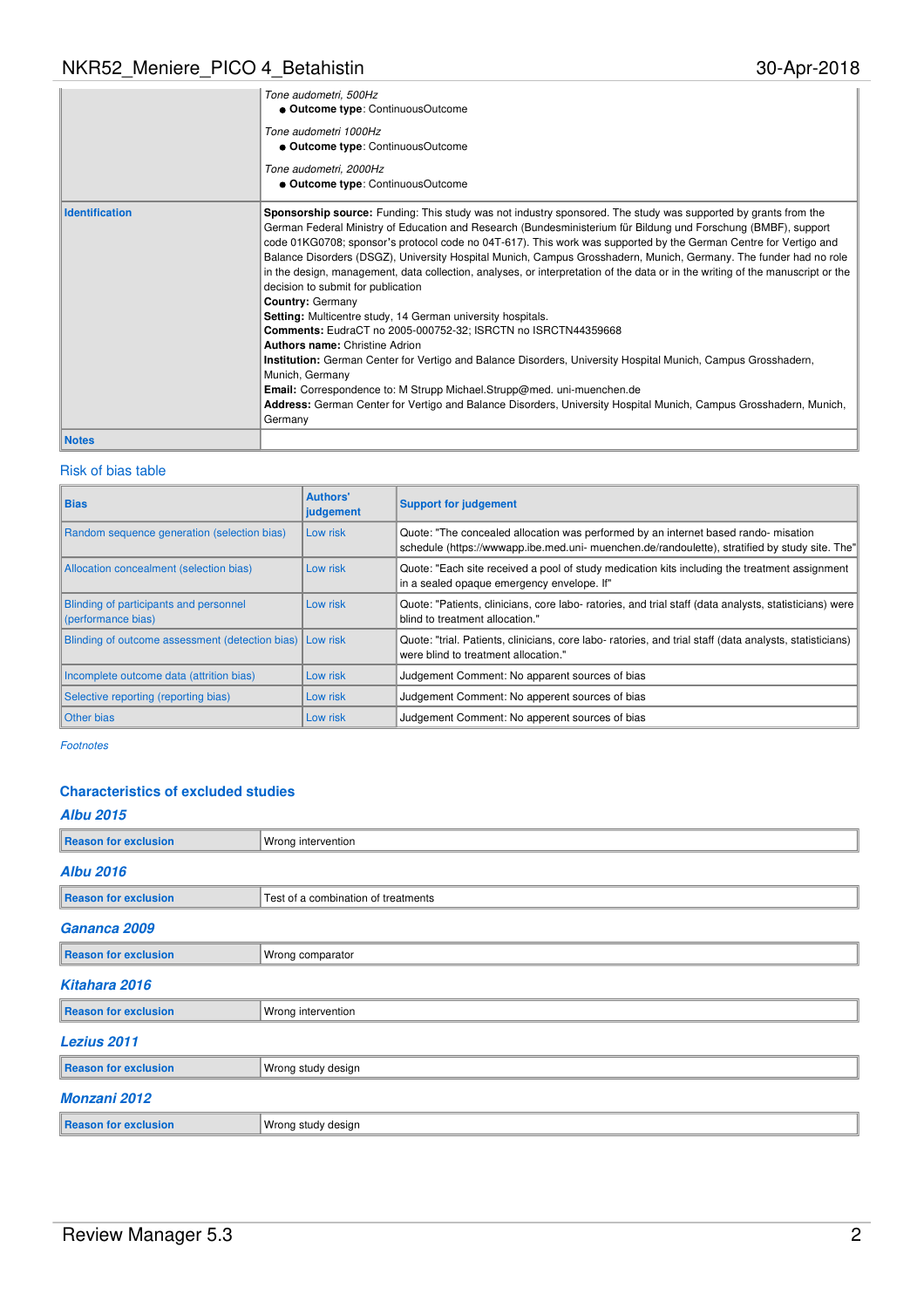### **Scholtz 2017**

**Reason for exclusion** Not full article

#### **Sokolova 2014**

| <b>Reason</b> | lest of a                    |
|---------------|------------------------------|
| - - - - - -   | a combination of treatments. |

**Footnotes** 

**Characteristics of studies awaiting classification**

Footnotes

#### **Characteristics of ongoing studies**

Footnotes

# **Summary of findings tables Additional tables References to studies**

### **Included studies**

### **Adrion 2016**

Adrion, Christine; Fischer, Carolin Simone; Wagner, Judith; Gurkov, Robert; Mansmann, Ulrich; Strupp, Michael; BEMED, Study Group. Efficacy and safety of betahistine treatment in patients with Meniere's disease: primary results of a long term, multicentre, double blind, randomised, placebo controlled, dose defining trial (BEMED trial). BMJ (Clinical research ed.) 2016;352(Journal Article):h6816. [DOI: https://dx.doi.org/10.1136/bmj.h6816]

#### **Excluded studies**

### **Albu 2015**

Albu, Silviu; Chirtes, Felician; Trombitas, Veronica; Nagy, Alina; Marceanu, Luigi; Babighian, Gregorio; Trabalzini, Franco. Intratympanic dexamethasone versus high dosage of betahistine in the treatment of intractable unilateral Meniere disease. American Journal of Otolaryngology 2015;36(2):205-9. [DOI: https://dx.doi.org/10.1016/j.amjoto.2014.10.032]

#### **Albu 2016**

Albu, Silviu; Nagy, Alina; Doros, Caius; Marceanu, Luigi; Cozma, Sebastian; Musat, Gabriela; Trabalzini, Franco. Treatment of Meniere's disease with intratympanic dexamethazone plus high dosage of betahistine. American Journal of Otolaryngology 2016;37(3):225-30. [DOI: https://dx.doi.org/10.1016/j.amjoto.2015.12.007]

#### **Gananca 2009**

Gananca, Mauricio Malavasi; Caovilla, Heloisa Helena; Gananca, Fernando Freitas. Comparable efficacy and tolerability between twice daily and three times daily betahistine for Meniere's disease. Acta Oto-Laryngologica 2009;129(5):487-92. [DOI: https://dx.doi.org/10.1080/00016480802273082]

#### **Kitahara 2016**

Kitahara, Tadashi; Okamoto, Hidehiko; Fukushima, Munehisa; Sakagami, Masaharu; Ito, Taeko; Yamashita, Akinori; Ota, Ichiro; Yamanaka, Toshiaki. A Two-Year Randomized Trial of Interventions to Decrease Stress Hormone Vasopressin Production in Patients with Meniere's Disease-A Pilot Study. PloS one 2016;11(6):e0158309. [DOI: https://dx.doi.org/10.1371/journal.pone.0158309]

#### **Lezius 2011**

Lezius, Franziska; Adrion, Christine; Mansmann, Ulrich; Jahn, Klaus; Strupp, Michael. High-dosage betahistine dihydrochloride between 288 and 480 mg/day in patients with severe Meniere's disease: a case series. European archives of oto-rhino-laryngology : official journal of the European Federation of Oto-Rhino-Laryngological Societies (EUFOS) : affiliated with the German Society for Oto-Rhino-Laryngology - Head and Neck Surgery 2011;268(8):1237-1240. [DOI: https://dx.doi.org/10.1007/s00405-011-1647-2]

### **Monzani 2012**

Monzani, D.; Barillari, M. R.; Alicandri Ciufelli, M.; Aggazzotti Cavazza, E.; Neri, V.; Presutti, L.; Genovese, E.. Effect of a fixed combination of nimodipine and betahistine versus betahistine as monotherapy in the long-term treatment of Meniere's disease: a 10-year experience. Acta Otorhinolaryngologica Italica : Organo Ufficiale Della Societa Italiana di Otorinolaringologia e Chirurgia Cervico-Facciale 2012;32(6):393-403. [DOI: ]

### **Scholtz 2017**

Scholtz A.W.; Hahn A.; Pritschow B.W.; Weisshaar G.; Medzhidieva D.. Cinnarizine + dimenhydrinate versus betahistine for vertigo. Otolaryngology - Head and Neck Surgery (United States) 2017;157(1):P237. [DOI: http://dx.doi.org/10.1177/0194599817717250]

#### **Sokolova 2014**

Sokolova, Larysa; Hoerr, Robert; Mishchenko, Tamara. Treatment of Vertigo: A Randomized, Double-Blind Trial Comparing Efficacy and Safety of Ginkgo biloba Extract EGb 761 and Betahistine. International journal of otolaryngology 2014;2014(Journal Article):682439. [DOI: https://dx.doi.org/10.1155/2014/682439]

### **Studies awaiting classification**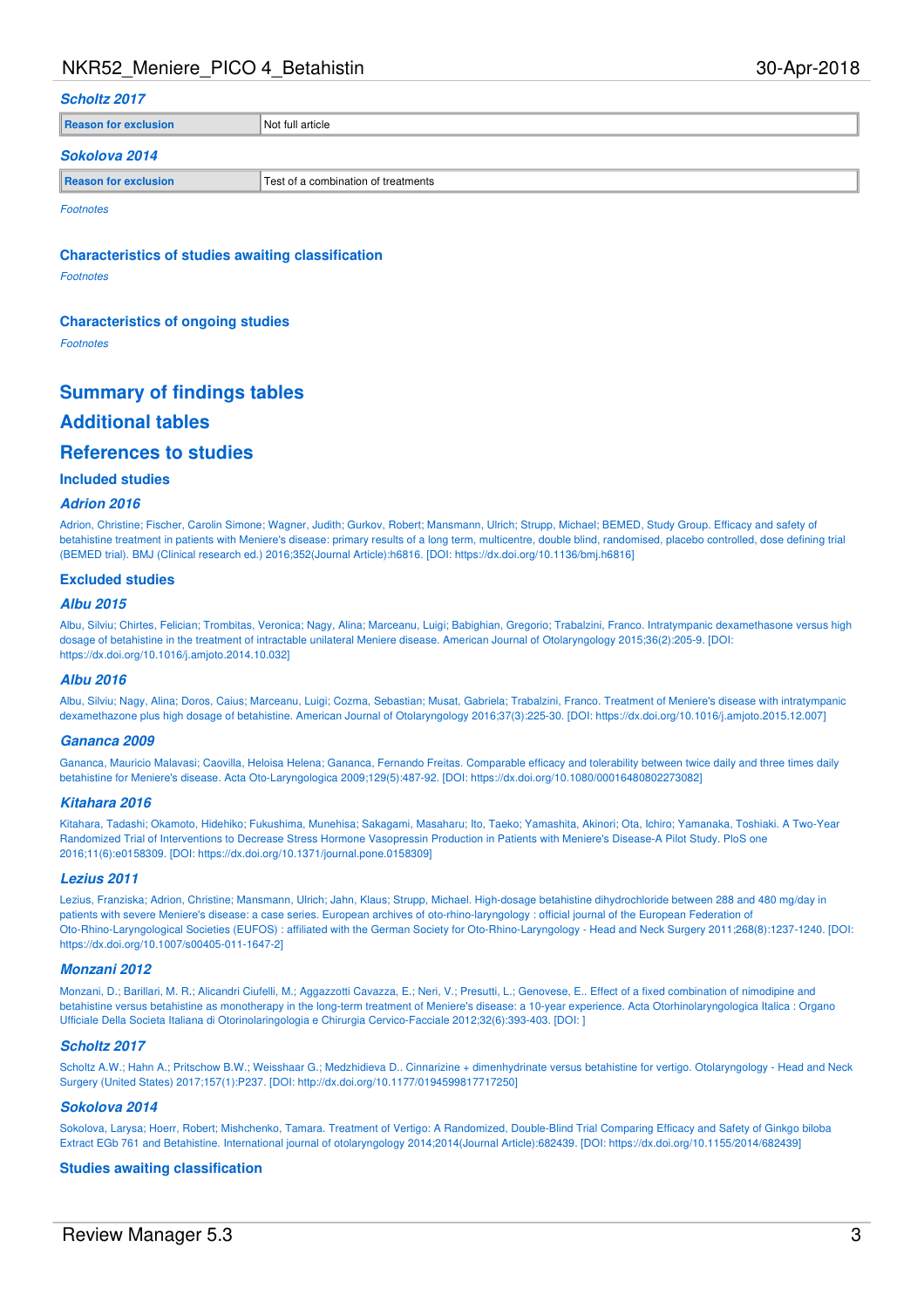## **Ongoing studies**

### **Other references**

### **Additional references**

### **Other published versions of this review**

**Classification pending references**

# **Data and analyses**

# **1 Betahistin vs Control**

| <b>Outcome or Subgroup</b>                                                           | <b>Studies</b> | <b>Participants</b> | <b>Statistical Method</b>           | <b>Effect Estimate</b>    |
|--------------------------------------------------------------------------------------|----------------|---------------------|-------------------------------------|---------------------------|
| 1.1 Anfaldshyppighed (mean attacks per month) 1<br>9 months after starting treatment |                |                     | Mean Difference (IV, Fixed, 95% CI) | Subtotals only            |
| 1.1.1 Low dosis (2x24mg daily)                                                       | $\overline{1}$ | 142                 | Mean Difference (IV, Fixed, 95% CI) | $0.59$ [-8.14, 9.33]      |
| 1.1.2 High dosis (3x48mg daily)                                                      | $\overline{1}$ | 144                 | Mean Difference (IV, Fixed, 95% CI) | $0.67$ [-7.46, 8.79]      |
| 1.2 Sværhedsgraden af Tinnitus (dB) 9 months<br>after starting treatment             | $\overline{1}$ |                     | Mean Difference (IV, Fixed, 95% CI) | Subtotals only            |
| 1.2.1 Low dosis (2x24mg daily)                                                       | $\mathbf{1}$   |                     | Mean Difference (IV, Fixed, 95% CI) | 1.40 [-5.10, 7.90]        |
| 1.2.2 High dosis (3x48mg daily)                                                      | 1              |                     | Mean Difference (IV, Fixed, 95% CI) | $-3.34$ $[-9.74, 3.06]$   |
| 1.3 Livskvalitet (VDADL, total score) 9 months<br>after starting treatment           | $\overline{1}$ |                     | Mean Difference (IV, Fixed, 95% CI) | <b>Subtotals only</b>     |
| 1.3.1 Low dosis (2x24mg daily)                                                       | $\mathbf{1}$   |                     | Mean Difference (IV, Fixed, 95% CI) | $-0.05$ $[-0.32, 0.22]$   |
| 1.3.2 High dosis (3x48mg daily)                                                      | 1              |                     | Mean Difference (IV, Fixed, 95% CI) | $-0.06$ $[-0.33, 0.20]$   |
| 1.4 Activities of daily life (DHI, total score) 9<br>months after starting treatment | $\mathbf{1}$   |                     | Mean Difference (IV, Fixed, 95% CI) | Subtotals only            |
| 1.4.1 Low dosis (2x24mg daily)                                                       | $\mathbf{1}$   |                     | Mean Difference (IV, Fixed, 95% CI) | $0.08$ [-0.16, 0.33]      |
| 1.4.2 High dosis (3x48mg daily)                                                      | $\mathbf{1}$   |                     | Mean Difference (IV, Fixed, 95% CI) | $-0.03$ $[-0.27, 0.22]$   |
| 1.5 Tone audometri, 250Hz (hearing loss dB). 9<br>months after starting treatment    | 1              |                     | Mean Difference (IV, Fixed, 95% CI) | Subtotals only            |
| 1.5.1 Low dosis (2x24mg daily)                                                       | 1              |                     | Mean Difference (IV, Fixed, 95% CI) | $0.33$ [-3.13, 3.79]      |
| 1.5.2 High dosis (3x48mg daily)                                                      | $\mathbf{1}$   |                     | Mean Difference (IV, Fixed, 95% CI) | -0.21 [-3.86, 3.43]       |
| 1.6 Tone audometri, 500Hz (hearing loss dB). 9<br>months after starting treatment    | $\overline{1}$ |                     | Mean Difference (IV, Fixed, 95% CI) | Subtotals only            |
| 1.6.1 Low dosis (2x24mg daily)                                                       | 1              |                     | Mean Difference (IV, Fixed, 95% CI) | 1.99 [-2.64, 6.62]        |
| 1.6.2 High dosis (3x48mg daily)                                                      | $\mathbf{1}$   |                     | Mean Difference (IV, Fixed, 95% CI) | $-0.08$ $[-4.51, 4.35]$   |
| 1.7 Tone audometri, 1000Hz (hearing loss dB).<br>9 months after starting treatment   | $\overline{1}$ |                     | Mean Difference (IV, Fixed, 95% CI) | Subtotals only            |
| 1.7.1 Low dosis (2x24mg daily)                                                       | $\overline{1}$ |                     | Mean Difference (IV, Fixed, 95% CI) | $2.83$ [-1.93, 7.59]      |
| 1.7.2 High dosis (3x48mg daily)                                                      | 1              |                     | Mean Difference (IV, Fixed, 95% CI) | $1.15$ [-3.27, 5.56]      |
| 1.8 Tone audometri, 2000Hz (hearing loss dB).<br>9 months after starting treatment   | 1              |                     | Mean Difference (IV, Fixed, 95% CI) | Subtotals only            |
| 1.8.1 Low dosis (2x24mg daily)                                                       | 1              |                     | Mean Difference (IV, Fixed, 95% CI) | 1.67 [-2.41, 5.74]        |
| 1.8.2 High dosis (3x48mg daily)                                                      | 1              |                     | Mean Difference (IV, Fixed, 95% CI) | $-0.68$ [ $-4.75, 3.39$ ] |
| <b>1.9 Serious adverse events</b>                                                    | $\mathbf{1}$   |                     | Risk Ratio (M-H, Fixed, 95% CI)     | <b>Subtotals only</b>     |
| 1.9.1 Low dosis (2x24mg daily)                                                       | $\overline{1}$ | 146                 | Risk Ratio (M-H, Fixed, 95% CI)     | 1.12 [0.53, 2.38]         |
| 1.9.2 High dosis (3x48mg daily)                                                      | $\mathbf{1}$   | 146                 | Risk Ratio (M-H, Fixed, 95% CI)     | $0.93$ [0.42, 2.06]       |
|                                                                                      |                |                     |                                     |                           |

# **Figures**

**Figure 1 (Analysis 1.1)**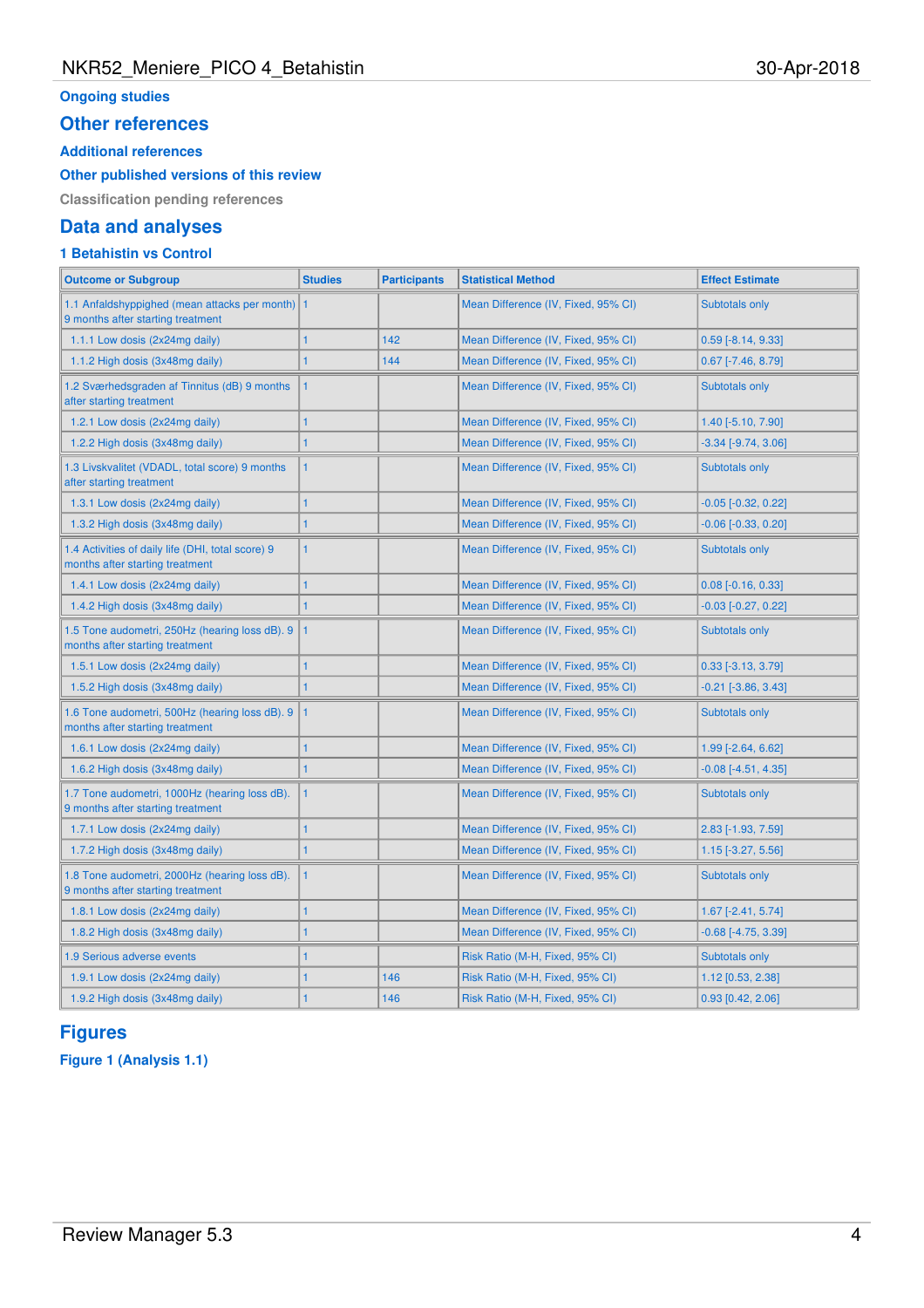

(D) Blinding of outcome assessment (detection bias)

(E) Incomplete outcome data (attrition bias)

(F) Selective reporting (reporting bias)

(G) Other bias

Forest plot of comparison: 1 Betahistin vs Control, outcome: 1.1 Anfaldshyppighed (mean attacks per month) 9 months after starting treatment.

### **Figure 2 (Analysis 1.2)**

|                                                                                        |                        |                 |                  | <b>Mean Difference</b>                               | <b>Mean Difference</b>             | <b>Risk of Bias</b> |
|----------------------------------------------------------------------------------------|------------------------|-----------------|------------------|------------------------------------------------------|------------------------------------|---------------------|
| <b>Study or Subgroup</b>                                                               | <b>Mean Difference</b> | SE.             | Weight           | IV. Fixed, 95% CI                                    | IV. Fixed, 95% CI                  | <b>ABCDEFG</b>      |
| 1.2.1 Low dosis (2x24mg daily)                                                         |                        |                 |                  |                                                      |                                    |                     |
| Adrion 2016<br>Subtotal (95% CI)                                                       |                        | 1.4 3.3184      | 100.0%<br>100.0% | 1.40 [-5.10, 7.90]<br>1.40 [-5.10, 7.90]             |                                    | 8888888             |
| Heterogeneity: Not applicable                                                          |                        |                 |                  |                                                      |                                    |                     |
| Test for overall effect: $Z = 0.42$ (P = 0.67)                                         |                        |                 |                  |                                                      |                                    |                     |
| 1.2.2 High dosis (3x48mg daily)                                                        |                        |                 |                  |                                                      |                                    |                     |
| Adrion 2016<br>Subtotal (95% CI)                                                       |                        | $-3.343$ 3.2659 | 100.0%<br>100.0% | $-3.34$ $[-9.74, 3.06]$<br>$-3.34$ [ $-9.74$ , 3.06] |                                    | 8888888             |
| Heterogeneity: Not applicable<br>Test for overall effect: $Z = 1.02$ (P = 0.31)        |                        |                 |                  |                                                      |                                    |                     |
|                                                                                        |                        |                 |                  |                                                      |                                    |                     |
|                                                                                        |                        |                 |                  |                                                      | 20<br>$-20$<br>$-10$<br>10         |                     |
| Test for subgroup differences: Chi <sup>2</sup> = 1.04, df = 1 (P = 0.31), $P = 3.6\%$ |                        |                 |                  |                                                      | Favours betahistin Favours control |                     |

Risk of bias legend

(A) Random sequence generation (selection bias)

(B) Allocation concealment (selection bias)

(C) Blinding of participants and personnel (performance bias)

(D) Blinding of outcome assessment (detection bias)

(E) Incomplete outcome data (attrition bias)

(F) Selective reporting (reporting bias)

(G) Other bias

Forest plot of comparison: 1 Betahistin vs Control, outcome: 1.2 Sværhedsgraden af Tinnitus (dB) 9 months after starting treatment.

### **Figure 3 (Analysis 1.3)**

|                                                                                      |                        |                  | <b>Mean Difference</b>                                | <b>Mean Difference</b>             | <b>Risk of Bias</b> |
|--------------------------------------------------------------------------------------|------------------------|------------------|-------------------------------------------------------|------------------------------------|---------------------|
| <b>Study or Subgroup</b>                                                             | <b>Mean Difference</b> | <b>SE</b> Weight | IV, Fixed, 95% CI                                     | IV, Fixed, 95% CI                  | <b>ABCDEFG</b>      |
| 1.3.1 Low dosis (2x24mg daily)                                                       |                        |                  |                                                       |                                    |                     |
| Adrion 2016                                                                          |                        |                  | -0.051 0.1393 100.0% -0.05 [-0.32, 0.22]              |                                    | 888888              |
| Subtotal (95% CI)                                                                    |                        |                  | 100.0% -0.05 [-0.32, 0.22]                            |                                    |                     |
| Heterogeneity: Not applicable                                                        |                        |                  |                                                       |                                    |                     |
| Test for overall effect: $Z = 0.37$ (P = 0.71)                                       |                        |                  |                                                       |                                    |                     |
| 1.3.2 High dosis (3x48mg daily)                                                      |                        |                  |                                                       |                                    |                     |
| Adrion 2016                                                                          |                        |                  | $-0.064$ $0.1357$ $100.0\%$ $-0.06$ $-0.33$ , $0.201$ |                                    | 8888888             |
| Subtotal (95% CI)                                                                    |                        |                  | 100.0% -0.06 [-0.33, 0.20]                            |                                    |                     |
| Heterogeneity: Not applicable                                                        |                        |                  |                                                       |                                    |                     |
| Test for overall effect: $Z = 0.47$ (P = 0.64)                                       |                        |                  |                                                       |                                    |                     |
|                                                                                      |                        |                  |                                                       |                                    |                     |
|                                                                                      |                        |                  |                                                       | 0.5<br>-0.5                        |                     |
| Test for subgroup differences: Chi <sup>2</sup> = 0.00, df = 1 (P = 0.95), $P = 0\%$ |                        |                  |                                                       | Favours betahistin Favours control |                     |
| Risk of bias legend                                                                  |                        |                  |                                                       |                                    |                     |
| (A) Random sequence generation (selection bias)                                      |                        |                  |                                                       |                                    |                     |
| (B) Allocation concealment (selection bias)                                          |                        |                  |                                                       |                                    |                     |
| (C) Blinding of participants and personnel (performance bias)                        |                        |                  |                                                       |                                    |                     |
| (D) Blinding of outcome assessment (detection bias)                                  |                        |                  |                                                       |                                    |                     |
| (E) Incomplete outcome data (attrition bias)                                         |                        |                  |                                                       |                                    |                     |
| (F) Selective reporting (reporting bias)                                             |                        |                  |                                                       |                                    |                     |
| (G) Other bias                                                                       |                        |                  |                                                       |                                    |                     |
|                                                                                      |                        |                  |                                                       |                                    |                     |

Forest plot of comparison: 1 Betahistin vs Control, outcome: 1.3 Livskvalitet (VDADL, total score) 9 months after starting treatment.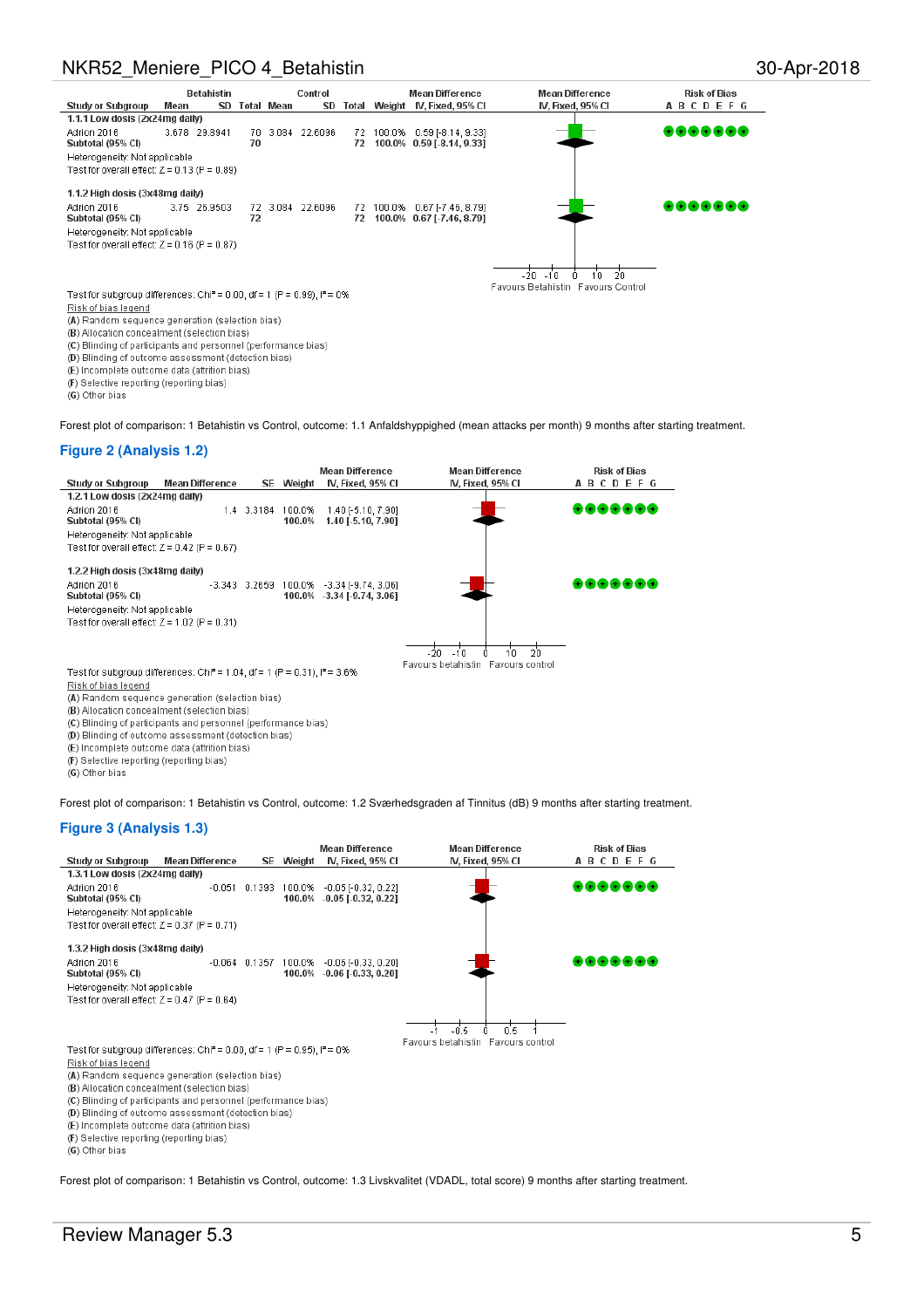### **Figure 4 (Analysis 1.4)**



Risk of bias legend

(A) Random sequence generation (selection bias)

(B) Allocation concealment (selection bias)

(C) Blinding of participants and personnel (performance bias)

(D) Blinding of outcome assessment (detection bias)

(E) Incomplete outcome data (attrition bias)

(F) Selective reporting (reporting bias)

(G) Other bias

Forest plot of comparison: 1 Betahistin vs Control, outcome: 1.4 Activities of daily life (DHI, total score) 9 months after starting treatment.

### **Figure 5 (Analysis 1.5)**



(A) Random sequence generation (selection bias)

(B) Allocation concealment (selection bias)

(C) Blinding of participants and personnel (performance bias)

(D) Blinding of outcome assessment (detection bias)

(E) Incomplete outcome data (attrition bias)

(F) Selective reporting (reporting bias)

(G) Other bias

Forest plot of comparison: 1 Betahistin vs Control, outcome: 1.5 Tone audometri, 250Hz (hearing loss dB). 9 months after starting treatment.

### **Figure 6 (Analysis 1.6)**

|                                                                                        |                        |                 |                  | <b>Mean Difference</b>                   | <b>Mean Difference</b>             | <b>Risk of Bias</b> |
|----------------------------------------------------------------------------------------|------------------------|-----------------|------------------|------------------------------------------|------------------------------------|---------------------|
| <b>Study or Subgroup</b>                                                               | <b>Mean Difference</b> | SE.             | Weight           | IV, Fixed, 95% Cl                        | IV, Fixed, 95% CI                  | <b>ABCDEFG</b>      |
| 1.6.1 Low dosis (2x24mg daily)                                                         |                        |                 |                  |                                          |                                    |                     |
| Adrion 2016<br>Subtotal (95% CI)                                                       |                        | 1.99 2.3618     | 100.0%<br>100.0% | 1.99 [-2.64, 6.62]<br>1.99 [-2.64, 6.62] |                                    | @@@@@@              |
| Heterogeneity: Not applicable                                                          |                        |                 |                  |                                          |                                    |                     |
| Test for overall effect: $Z = 0.84$ (P = 0.40)                                         |                        |                 |                  |                                          |                                    |                     |
| 1.6.2 High dosis (3x48mg daily)                                                        |                        |                 |                  |                                          |                                    |                     |
| Adrion 2016                                                                            |                        | $-0.082$ 2.2597 | 100.0%           | $-0.08$ [-4.51, 4.35]                    |                                    |                     |
| Subtotal (95% CI)                                                                      |                        |                 |                  | 100.0% -0.08 [-4.51, 4.35]               |                                    |                     |
| Heterogeneity: Not applicable                                                          |                        |                 |                  |                                          |                                    |                     |
| Test for overall effect: $Z = 0.04$ (P = 0.97)                                         |                        |                 |                  |                                          |                                    |                     |
|                                                                                        |                        |                 |                  |                                          |                                    |                     |
|                                                                                        |                        |                 |                  |                                          | -20<br>2Ω<br>$-10$<br>10           |                     |
|                                                                                        |                        |                 |                  |                                          | Favours betahistin Favours control |                     |
| Test for subgroup differences: Chi <sup>2</sup> = 0.40, df = 1 (P = 0.53), $I^2 = 0\%$ |                        |                 |                  |                                          |                                    |                     |
| Risk of bias legend                                                                    |                        |                 |                  |                                          |                                    |                     |
| (A) Random sequence generation (selection bias)                                        |                        |                 |                  |                                          |                                    |                     |
| (B) Allocation concealment (selection bias)                                            |                        |                 |                  |                                          |                                    |                     |
| (C) Blinding of participants and personnel (performance bias)                          |                        |                 |                  |                                          |                                    |                     |
| (D) Blinding of outcome assessment (detection bias)                                    |                        |                 |                  |                                          |                                    |                     |
| (E) Incomplete outcome data (attrition bias)                                           |                        |                 |                  |                                          |                                    |                     |

(F) Selective reporting (reporting bias)

(G) Other bias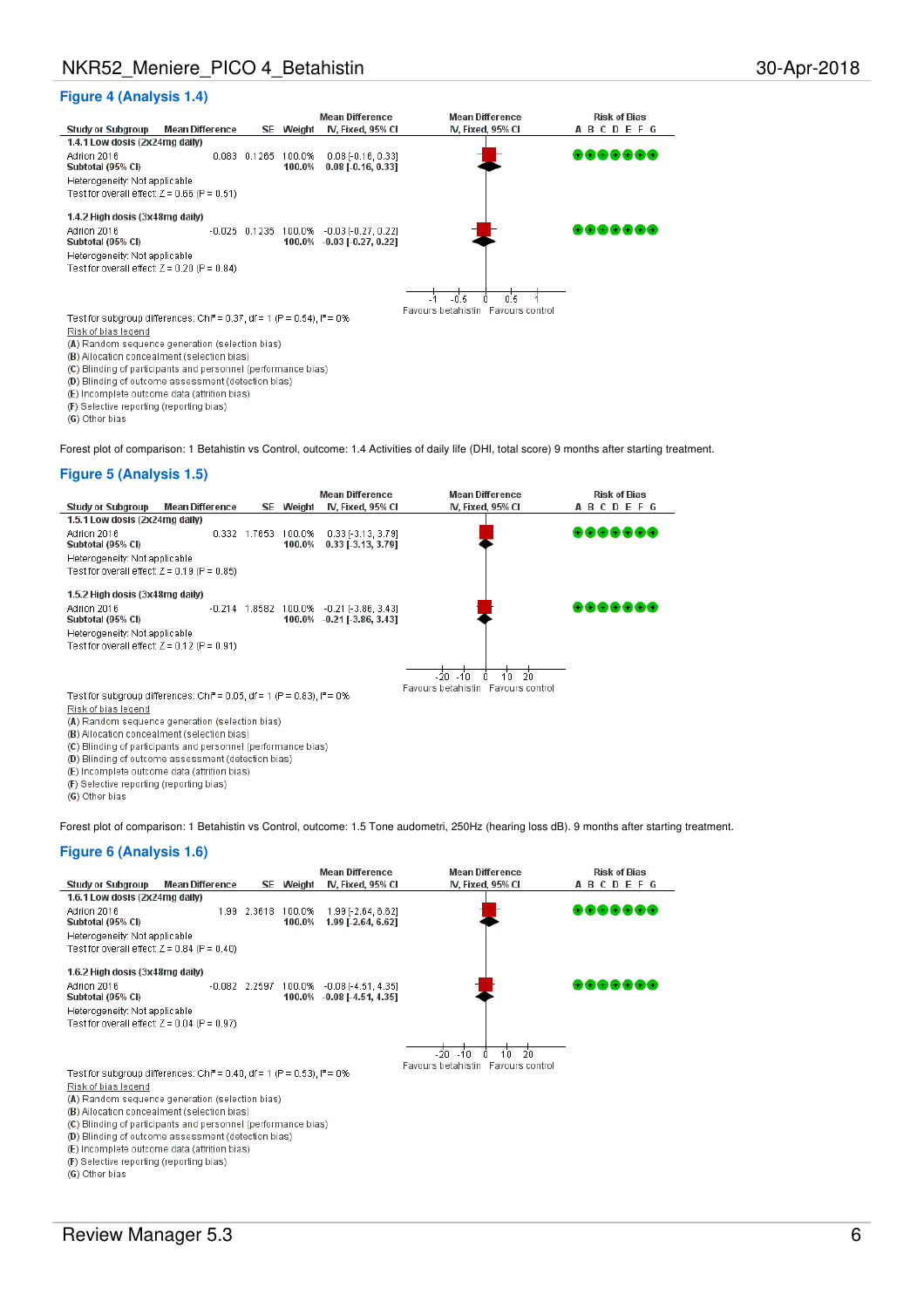Forest plot of comparison: 1 Betahistin vs Control, outcome: 1.6 Tone audometri, 500Hz (hearing loss dB). 9 months after starting treatment.

### **Figure 7 (Analysis 1.7)**

|                                                                                                |                        |              | <b>Mean Difference</b>    | <b>Mean Difference</b>             | <b>Risk of Bias</b> |
|------------------------------------------------------------------------------------------------|------------------------|--------------|---------------------------|------------------------------------|---------------------|
| <b>Study or Subgroup</b>                                                                       | <b>Mean Difference</b> | SE.          | Weight N. Fixed, 95% CI   | IV. Fixed, 95% CI                  | <b>ABCDEFG</b>      |
| 1.7.1 Low dosis (2x24mg daily)                                                                 |                        |              |                           |                                    |                     |
| Adrion 2016                                                                                    |                        | 2.831 2.4301 | 100.0% 2.83 [-1.93, 7.59] |                                    |                     |
| Subtotal (95% CI)                                                                              |                        |              | 100.0% 2.83 [-1.93, 7.59] |                                    |                     |
| Heterogeneity: Not applicable                                                                  |                        |              |                           |                                    |                     |
| Test for overall effect: $Z = 1.16$ (P = 0.24)                                                 |                        |              |                           |                                    |                     |
| 1.7.2 High dosis (3x48mg daily)                                                                |                        |              |                           |                                    |                     |
| Adrion 2016                                                                                    | 1.146                  | 2.2506       | 100.0% 1.15 [-3.27, 5.56] |                                    |                     |
| Subtotal (95% CI)                                                                              |                        |              | 100.0% 1.15 [-3.27, 5.56] |                                    |                     |
| Heterogeneity: Not applicable                                                                  |                        |              |                           |                                    |                     |
| Test for overall effect: $Z = 0.51$ (P = 0.61)                                                 |                        |              |                           |                                    |                     |
|                                                                                                |                        |              |                           |                                    |                     |
|                                                                                                |                        |              |                           | -20<br>20<br>$-10$<br>10           |                     |
|                                                                                                |                        |              |                           | Favours betahistin Favours control |                     |
| Test for subgroup differences: Chi <sup>2</sup> = 0.26, df = 1 (P = 0.61), l <sup>2</sup> = 0% |                        |              |                           |                                    |                     |
| Risk of bias legend                                                                            |                        |              |                           |                                    |                     |
| (A) Random sequence generation (selection bias)                                                |                        |              |                           |                                    |                     |
| (D) Allocation consociment (polection bigg).                                                   |                        |              |                           |                                    |                     |

location concealment (selection bias)

(C) Blinding of participants and personnel (performance bias)

(D) Blinding of outcome assessment (detection bias)

(E) Incomplete outcome data (attrition bias)

(F) Selective reporting (reporting bias)

(G) Other bias

Forest plot of comparison: 1 Betahistin vs Control, outcome: 1.7 Tone audometri, 1000Hz (hearing loss dB). 9 months after starting treatment.

### **Figure 8 (Analysis 1.8)**



(A) Random sequence generation (selection bias)<br>(B) Allocation concealment (selection bias)

(C) Blinding of participants and personnel (performance bias)

(D) Blinding of outcome assessment (detection bias)

(E) Incomplete outcome data (attrition bias)

(F) Selective reporting (reporting bias)

(G) Other bias

Forest plot of comparison: 1 Betahistin vs Control, outcome: 1.8 Tone audometri, 2000Hz (hearing loss dB). 9 months after starting treatment.

### **Figure 9 (Analysis 1.9)**